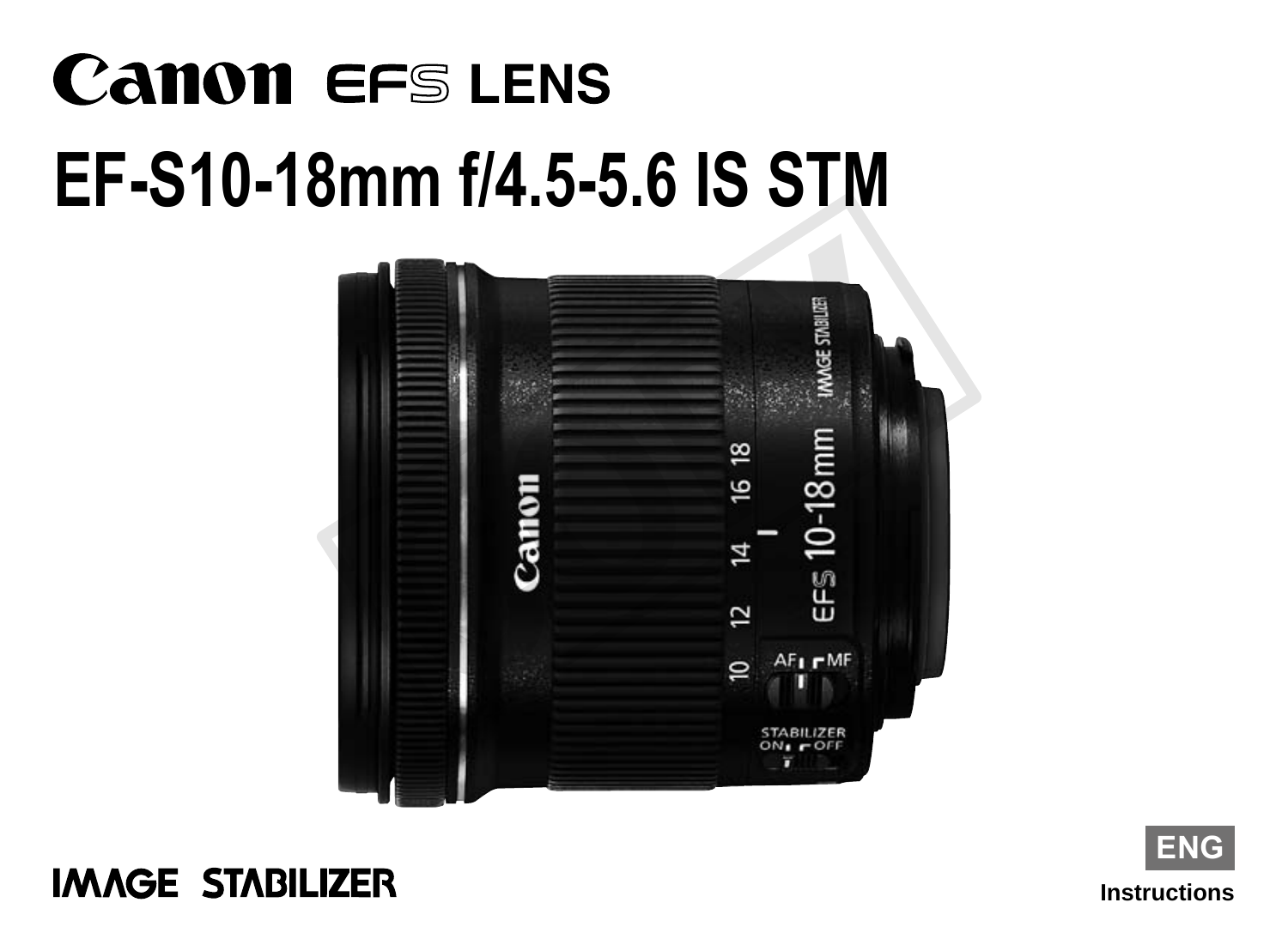## **Thank you for purchasing a Canon product.**

**The Canon EF-S10-18mm f/4.5-5.6 IS STM is a high-performance ultra-wide angle zoom lens that makes movie shooting comfortable. The lens is equipped with an Image Stabilizer and has been developed for EOS cameras compatible with EF-S lenses\*.**

- Only the following EOS cameras are compatible with EF-S lenses (as of March 2014): EOS 7D, EOS 70D, EOS 60D, EOS 60Da, EOS 50D, EOS 40D, EOS 30D, EOS 20D, EOS 20Da, EOS REBEL T5i/700D, EOS REBEL SL1/100D, EOS REBEL T4i/650D, EOS REBEL T3i/600D, EOS REBEL T2i/550D, EOS REBEL T1i/500D, EOS REBEL XSi/450D, EOS REBEL T3/1100D, EOS REBEL XS/1000D, EOS DIGITAL REBEL XTi/400D DIGITAL, EOS DIGITAL REBEL XT/350D DIGITAL, EOS DIGITAL REBEL/300D DIGITAL EOS M2\*1 and EOS M when used together with Mount Adapter EF-EOS M ed for EOS cameras<br>
lenses\*. set to 18 mm, equivalent<br>
cameras are compatible<br>
March 2014):<br>
SeoD, EOS 60Da, EOS<br>
EOS REBEL SL1/100D,<br>
EOS 20De, EOS 20Da,<br>
EOS REBEL T3/600D,<br>
EOS REBEL T3/100D,<br>
EOS REBEL T3/100D,<br>
EOS RE
- "IS" stands for Image Stabilizer.
- "STM" stands for stepping motor.

## **Features**

- 1. Improved Movie Shooting Functions
	- Stepping motor with lead screws achieves quiet. smooth Movie Servo AF \*2
- 2. High-speed, quiet Autofocusing achieved during viewfinder shooting.
- 3. Aspherical and UD lens elements result in outstanding image delineation.
- 4. Equipped with an Image Stabilizer that provides an image stabilization effect equivalent to a shutter speed 4 stops\*3 faster (when the focal length is set to 18 mm, equivalent to 29 mm in the 35mm film format, and when used with the EOS 7D). The Image Stabilizer also provides optimal image stabilization that responds to shooting conditions (such as shooting still subjects and following shots).
- 5. Electronic manual focusing (MF) made possible by electronically detecting the rotation of the focusing ring.
- 6. Manual focusing is available after the subject comes into focus in autofocus mode (ONE SHOT AF).
- \*1: Not available in certain countries and regions.
- \*2: Function compatible with the following camera (as of March 2014): EOS 70D, EOS REBEL T5i/700D, EOS REBEL SL1/100D, EOS REBEL T4i/650D EOS M2\*1 and EOS M when used together with Mount Adapter EF-EOS M
- \*3: Image stabilization performance based on CIPA (Camera & Imaging Products Association) Standards. During actual shooting, image stabilization performance varies depending on the amount of camera shake, shooting conditions, and other factors.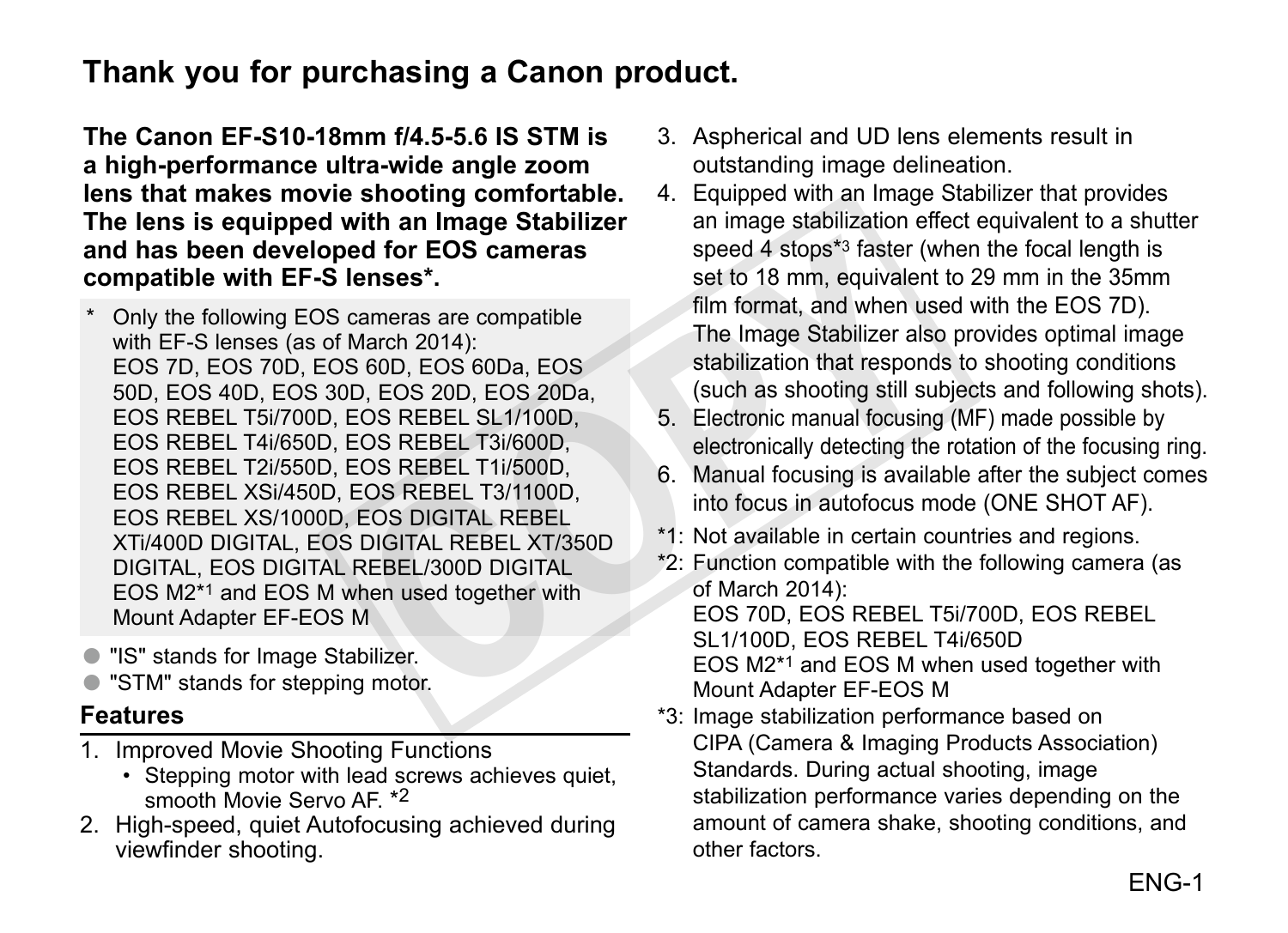## **Handling Cautions**

- ●● **If the lens is taken from a cold environment into a warm one, condensation may develop on the lens surface and internal parts.** To prevent condensation in this case, first put the lens into an airtight plastic bag before taking it from a cold to warm environment. Then take out the lens after it has warmed gradually. Do the same when taking the lens from a warm environment into a cold one.
- ●● Do not leave the lens in excessive heat such as in a car in direct sunlight. **High temperatures can cause the lens to malfunction.**

## **Usage Precautions**

- When using this lens with an EOS REBEL T4i/650D camera, please be sure to update the camera's firmware to version 1.0.4 or later.
- **If the EOS REBEL T4i/650D firmware is an earlier** version than 1.0.4, there is a slight chance that the camera will stop operating. If this occurs, please remove the battery temporarily and insert it again for correct camera operation. Som a warm environment<br>
so from a warm environment<br>
xcessive heat such as in a car<br>
meratures can cause the<br>
conventions used in this<br>
the sun's rays, which could<br>
the sun's rays, which could<br>
the sun's rays, which could<br>
- For information on firmware updates, please check the Canon website.

## **Safety Precautions**

- **Do not look at the sun or a bright light source through the lens or camera.** Doing so could result in loss of vision. Looking at the sun directly through the lens is especially hazardous.
- Whether it is attached to the camera or not, do not **leave the lens under the sun without the lens cap attached.** This is to prevent the lens from concentrating the sun's rays, which could cause a fire.

#### **Conventions used in this instruction**



Warning to prevent lens or camera malfunction or damage.

|--|

Supplementary notes on using the lens and taking pictures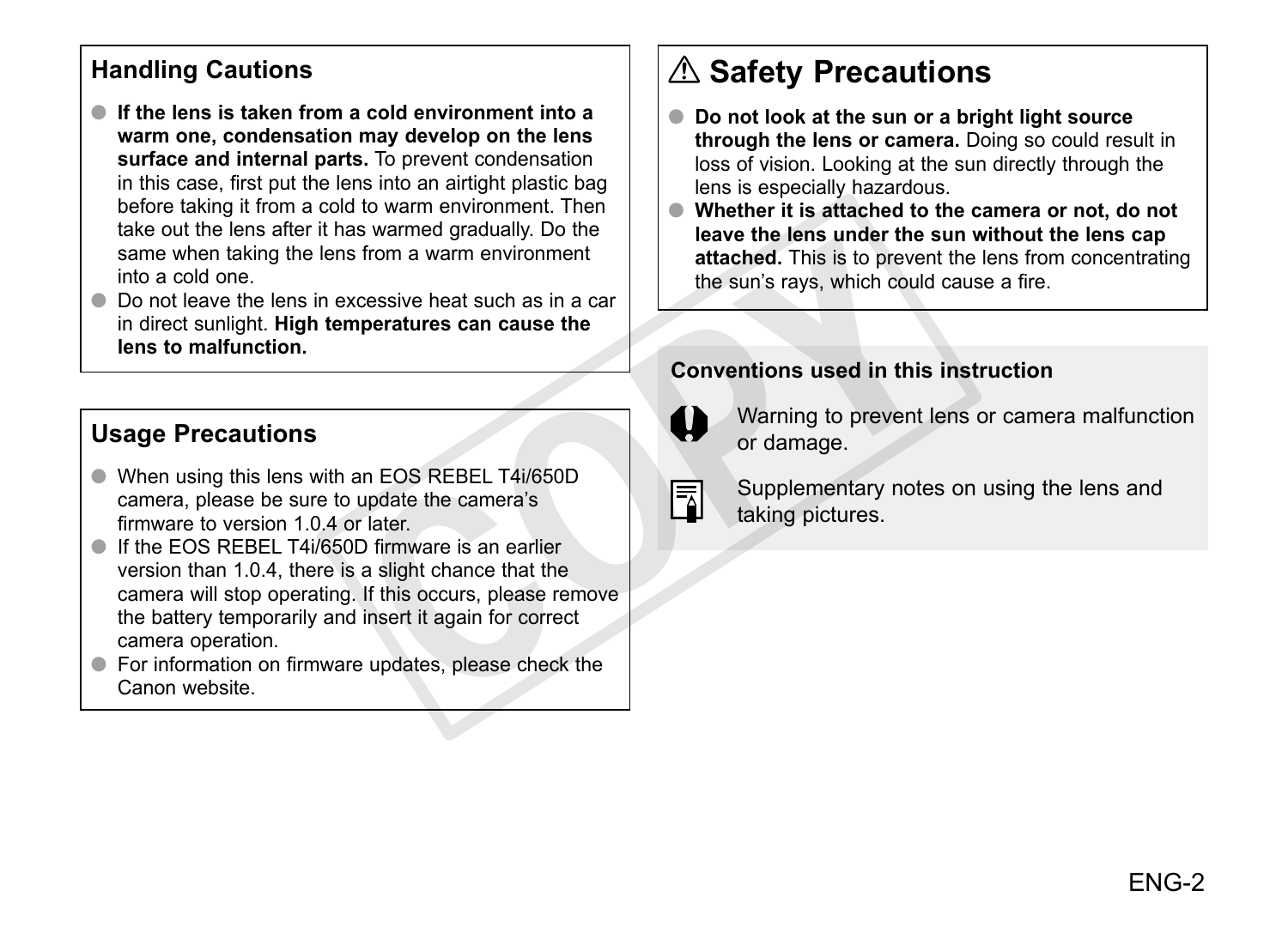## **Safety Precautions**

This device complies with Part 15 of the FCC Rules. Operation is subject to the following two conditions: (1) This device may not cause harmful interference, and (2) this device must accept any interference received, including interference that may cause undesired operation. Do not make any changes or modifications to the equipment unless otherwise specified in the instructions. If such changes or modifications should be made, you could be required to stop operation of the equipment. This equipment has been tested and found to comply with the limits for a class B digital device, pursuant to part 15 of the FCC Rules. These limits are designed to provide reasonable protection against harmful interference in a residential installation. This equipment generates, uses and can radiate radio frequency energy and, if not installed and used in accordance with the instructions, may cause harmful interference to radio communications. modifications to the equipment<br>modifications to the equipment<br>the instructions. If such<br>the equipment.<br>the equipment.<br>ed and found to comply with<br>device, pursuant to part 15<br>s are designed to provide<br>narruful interference

However, there is no guarantee that interference will not occur in a particular installation. If this equipment does cause harmful interference to radio or television reception, which can be determined by turning the equipment off and on, the user is encouraged to try to correct the interference by one or more of the following measures:

- Reorient or relocate the receiving antenna.
- Increase the separation between the equipment and receiver.
- Connect the equipment into an outlet on a circuit different from that to which the receiver is connected.
- Consult the dealer or an experienced radio/TV technician for help.

CAN ICES-3 (B) / NMB-3 (B)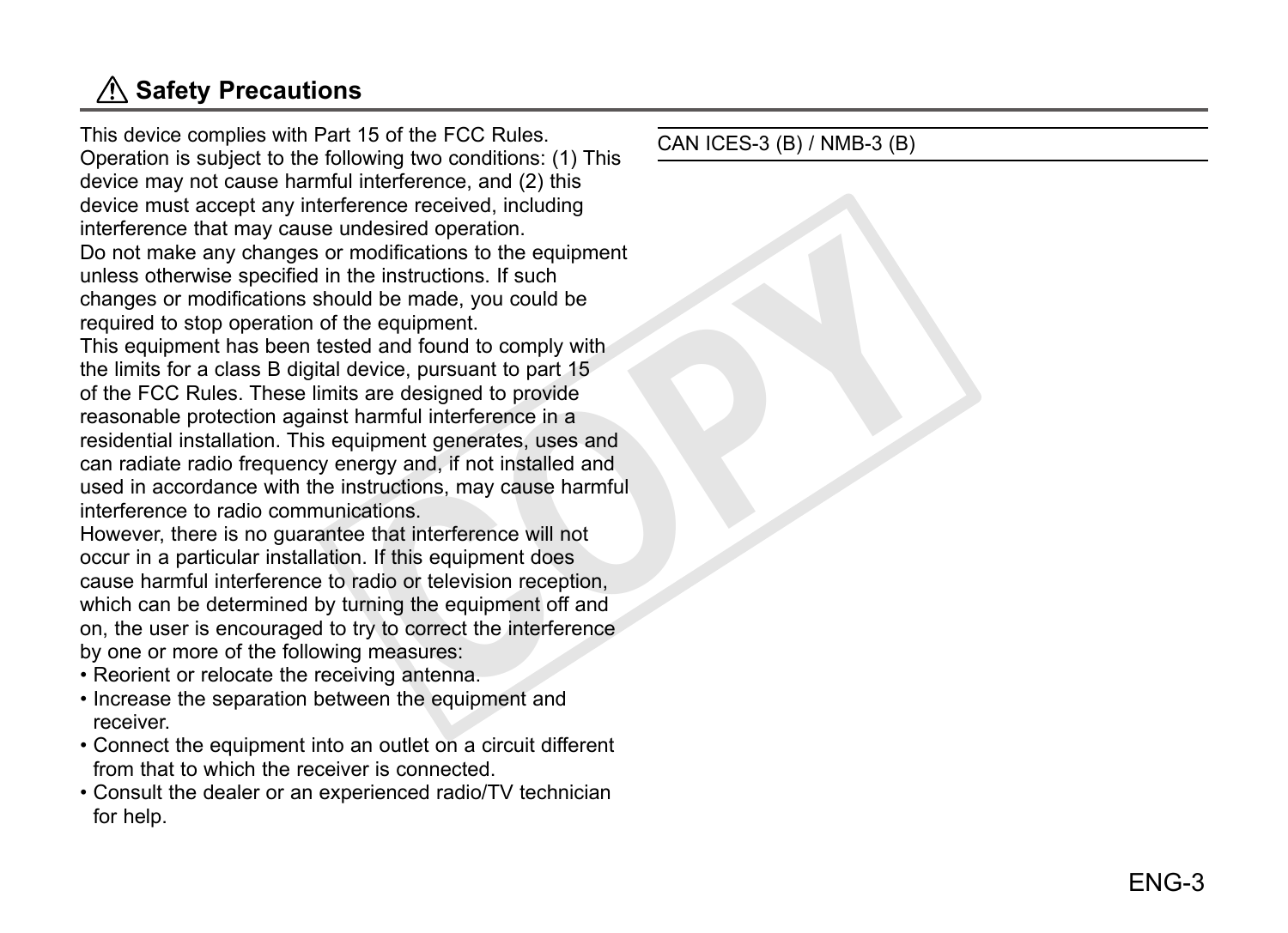## **Shooting Precautions**

The EF-S10-18mm f/4.5-5.6 IS STM utilizes a stepping motor that drives the focus lens. The motor also controls the focus lens during zooming.

### **1. When the camera is OFF**

The motor does not operate while the camera is OFF or when the camera is OFF due to the use of the auto power off function. Therefore, users must be aware of the following points.

- Manual focus adjustments are not possible.
- During zooming, delayed focus will occur.

#### **2. When the lens is in sleep mode**

If not operated for a certain period of time, this lens will enter sleep mode in order to save power. Sleep mode differs from when the camera is OFF due to the use of the auto power off function. In this state, the motor will not operate even if the camera is ON. Therefore, users must be aware of the following points. simulate calmera is Or Former the calmera is Or Forduction<br>of the following points.<br>It is are not possible.<br>It focus will occur.<br>**Sleep mode**<br>period of time, this lens will enter sleep mode in order to save<br>are is OFF due

- Manual focus adjustments are not possible.
- During zooming, delayed focus will occur.
- To exit sleep mode, press the shutter button halfway.

#### **3. During initial reset**

When the camera is ON or when the camera is turned ON by pressing the shutter button halfway down when the camera is OFF due to the use of the auto power off function<sup>\*1</sup>, the lens performs an initial reset of the focus lens.

- ●● Although the image in the viewfinder will appear out of focus during the initial reset, this does not mean that the lens has malfunctioned.
- $\bullet$  Although the shutter can be released during the initial reset, users must wait approximately 1 second\*2 after the initial reset has completed before shooting.
- \*1: Applicable to the following EF-S lens compatible EOS cameras: EOS 7D, EOS 60D, EOS 60Da, EOS 50D, EOS 40D, EOS 30D, EOS 20D, EOS 20Da, EOS REBEL T3i/600D, EOS REBEL T2i/550D, EOS REBEL T1i/500D, EOS REBEL XSi/450D, EOS REBEL T3/1100D, EOS REBEL XS/1000D, EOS DIGITAL REBEL XTi/400D DIGITAL, EOS DIGITAL REBEL XT/350D DIGITAL, EOS DIGITAL REBEL/300D DIGITAL
- \*2: The initial reset time varies depending on camera being used.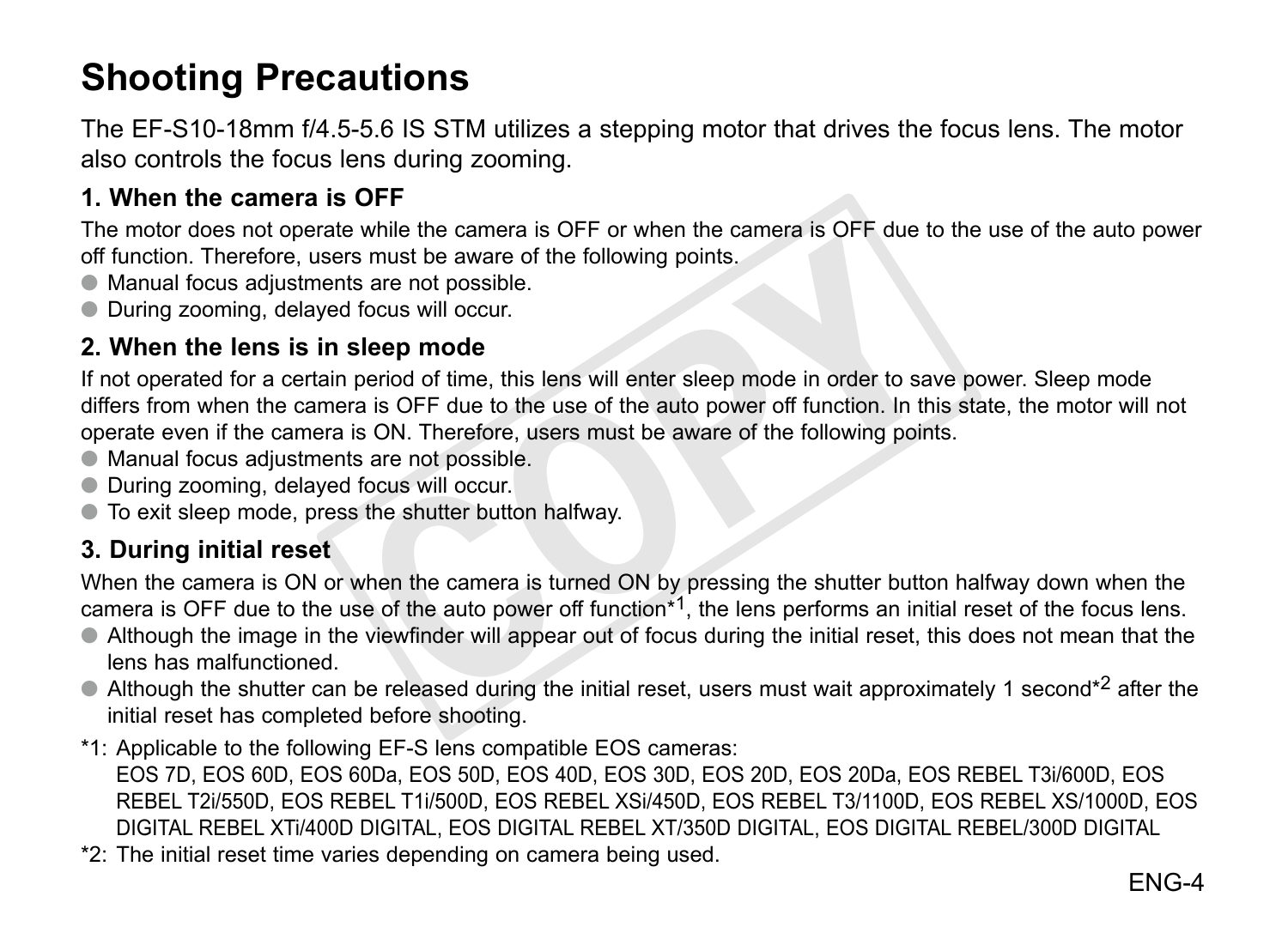## **Nomenclature**



● For detailed information, reference page numbers are provided in parentheses ( $\rightarrow$ \*\*).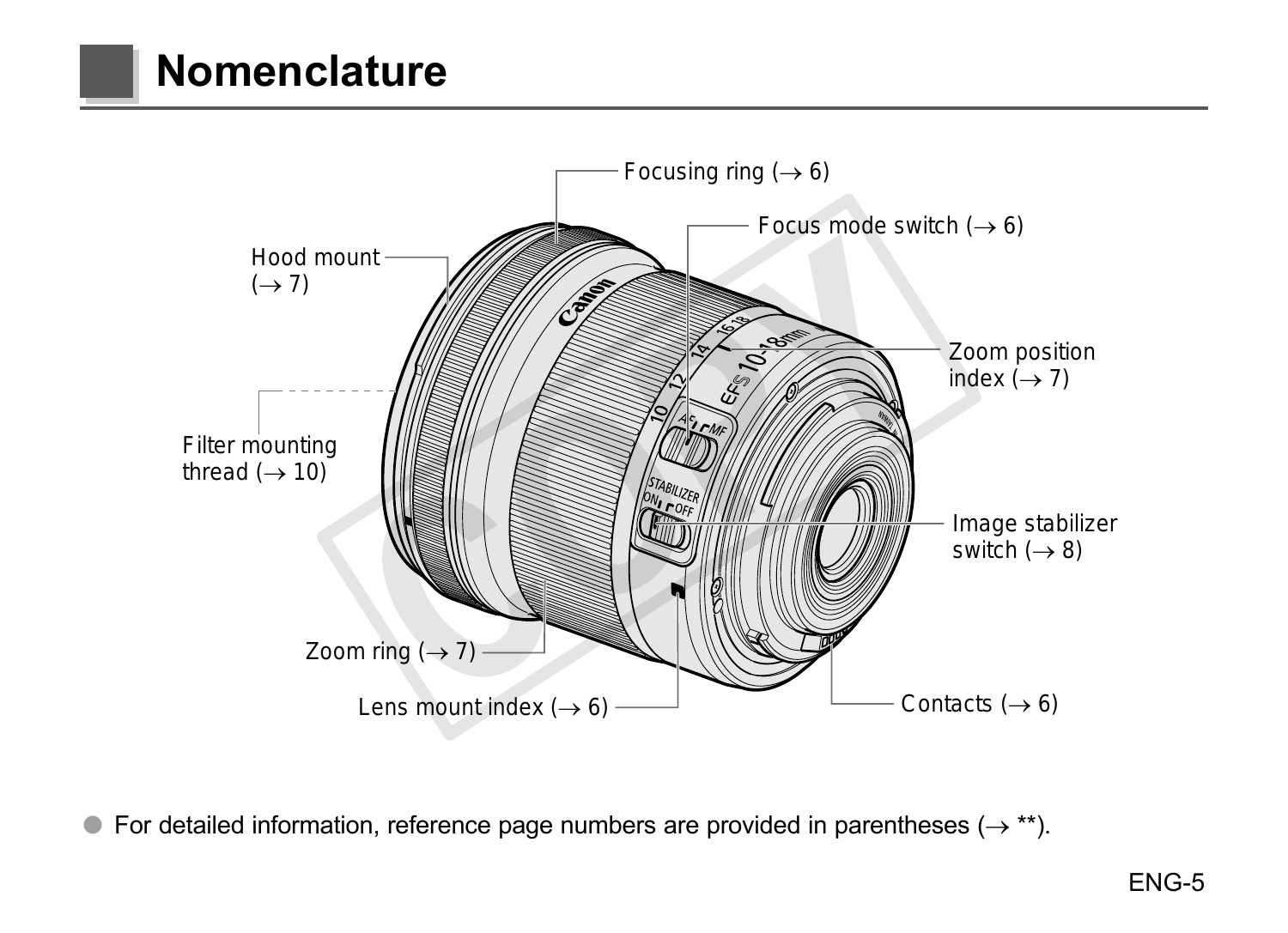## **Mounting and Detaching the Lens**



**See your camera's instructions for details on mounting and detaching the lens.**





- After detaching the lens, place the lens with the rear end up to prevent the lens surface and contacts from getting scratched.
- If the contacts get soiled, scratched, or have fingerprints on them, corrosion or faulty connections can result. The camera and lens may not operate properly.
- ●● If the contacts get soiled or have fingerprints on them, clean them with a soft cloth.
- If you remove the lens, cover it with the dust cap. To attach it properly, align the lens mount index and the  $\Box$  index of the dust cap as shown in the diagram, and turn clockwise. To remove it reverse the order.



To shoot in autofocus (AF) mode, set the focus mode switch to AF.

To use only manual focusing (MF), set the focus mode switch to MF, and focus by turning the focusing ring.

After autofocusing in ONE SHOT AF mode, focus manually by pressing the shutter button halfway and turning the focusing ring. (Full-time manual focus)

Quickly rotating the focusing ring may result in delayed focus.

●● Manual focus adjustments are not possible when the camera is OFF.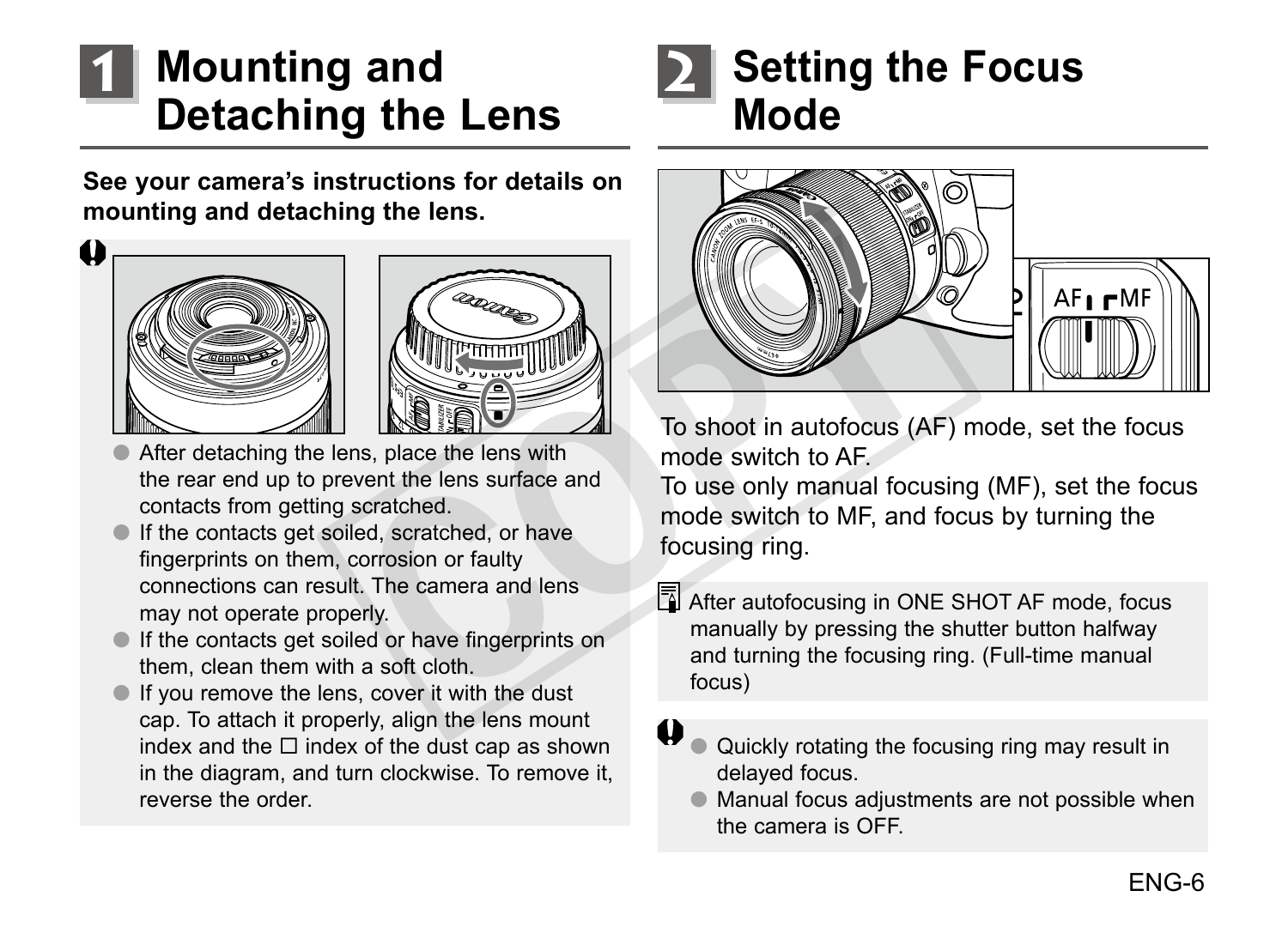



To zoom, turn the lens' zoom ring.

- Be sure to finish zooming before focusing. Zooming after focusing can affect the focus.
- Blurring may temporarily occur if the zoom ring is quickly rotated.
- Zooming when the camera is OFF will result in delayed focus.
- Zooming during still image exposure will result in delayed focus. This causes any streaks of light that are captured during exposure to be blurred.

## **3 Zooming 4 Hood (sold separately)**



The EW-73C hood cuts out unwanted light and protects the front of the lens from rain, snow, and dust.

To attach the hood, align the hood's attachment position mark with the red dot on the front of the lens, then turn the hood as shown by the arrow until the lens' red dot is aligned with the hood's stop position mark. Example the focusing The EW-73C hood cuts contained a protects the front of the land dust.<br>
The EW-73C hood cuts contained and dust.<br>
To attach the hood, align<br>
inly occur if the zoom ring is<br>
not and dust.<br>
To attach the

The hood can be reverse-mounted on the lens for storage.

- $\bigoplus$  If the hood is not attached properly, vignetting (darkening of the perimeter of the picture) may occur.
	- When attaching or detaching the hood, grasp the base of the hood to turn it. To prevent deformation, do not grasp the rim of the hood to turn it.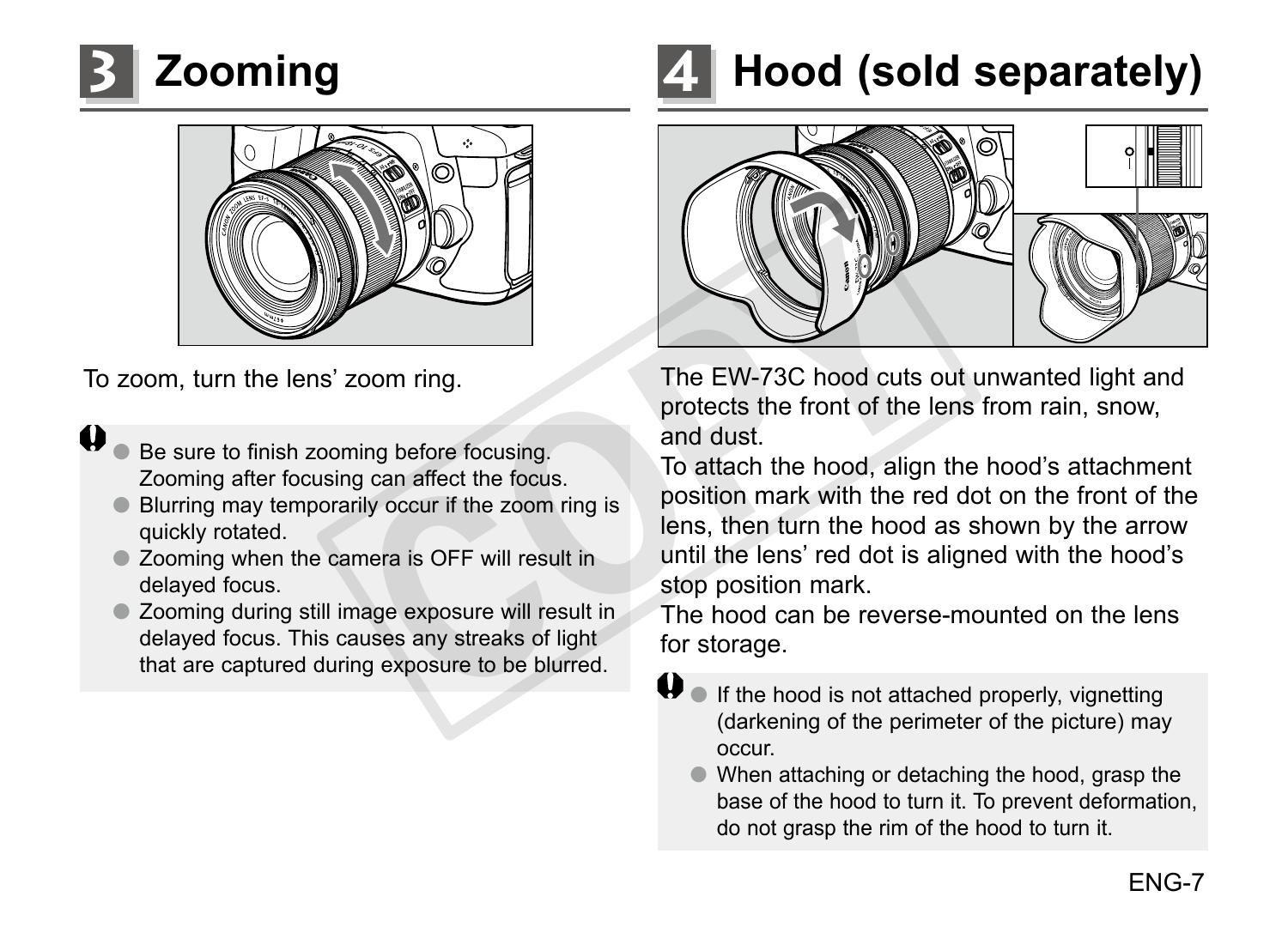**5 Image Stabilizer**

You can use the image stabilizer in AF or MF mode.

This function provides optimal image stabilization depending on shooting conditions (such as shooting still subjects and following shots).



## **1 Set the STABILIZER switch to ON.**

● If you are not going to use the image stabilizer function, set the switch to OFF.

## **2 When you press the shutter button halfway, the Image Stabilizer will start operating.**

●● Make sure the image in the viewfinder is stable, then press the shutter button the rest of the way down to take the picture.

- $\bigoplus$  The Image Stabilizer cannot compensate for a blurred shot caused by a subject that moved.
	- The Image Stabilizer may not be fully effective if you shoot from a violently shaking vehicle or other transportation.
	- The Image Stabilizer consumes more power than normal shooting, resulting in fewer shots and a shorter movie shooting time.
- $\boxed{5}$   $\bullet$  When shooting a still subject, it compensates for camera shake in all directions.
	- It compensates for vertical camera shake during following shots in a horizontal direction, and compensates for horizontal camera shake during following shots in a vertical direction.
	- When you use a tripod, the Image Stabilizer should be turned off to save battery power.
	- Even with a monopod, the Image Stabilizer will be as effective as during hand-held shooting. However, depending on the shooting environment, the Image Stabilizer effect may be less effective.
	- The image stabilizer function also operates when the lens is used with an Extension Tube EF12 II.
	- If you set the camera's Custom Function to change the assigned button to operate the AF, the Image Stabilizer will operate when you press the newly assigned AF button.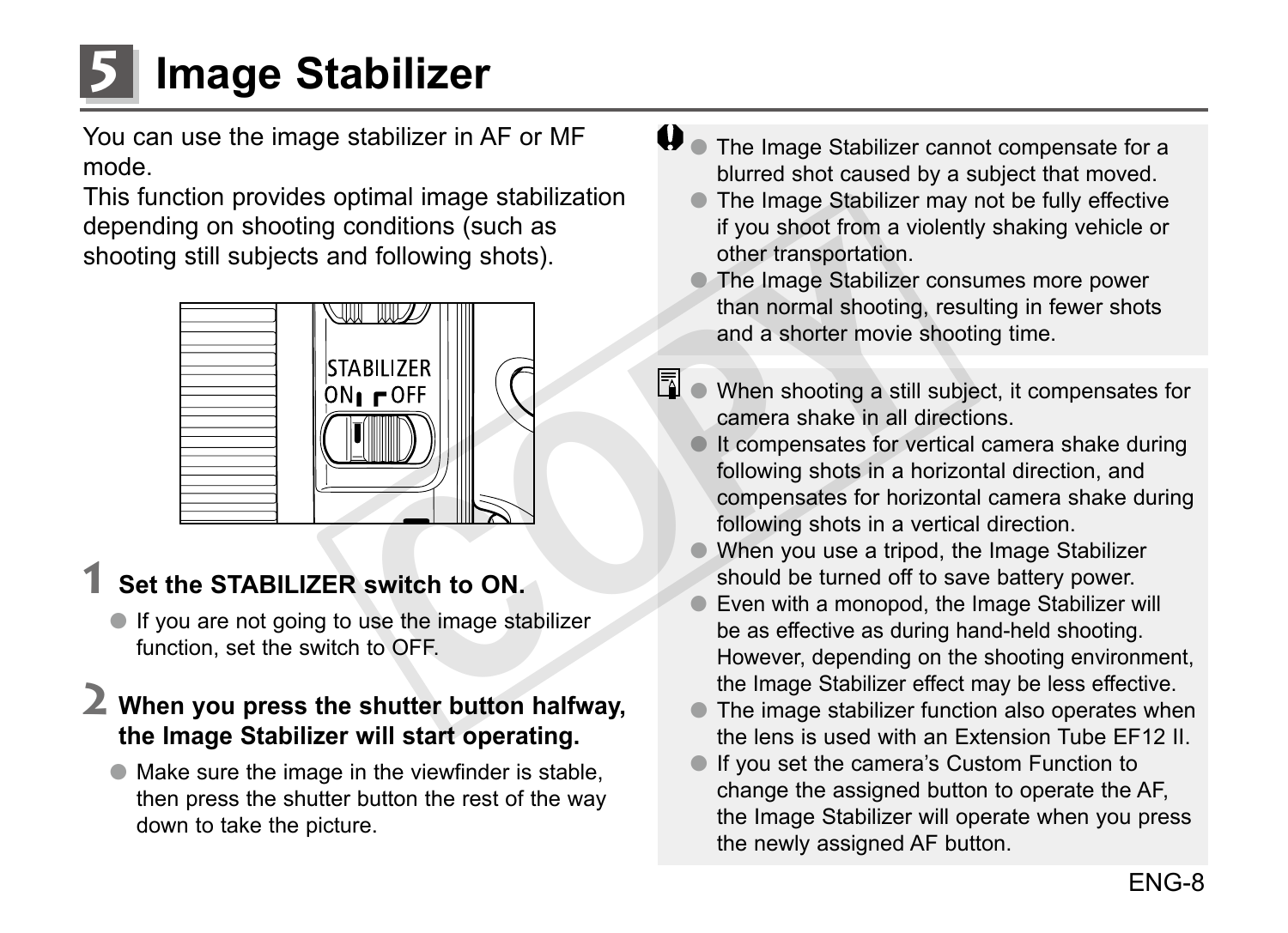#### **Image Stabilizer**

**The image stabilizer for this lens is effective for hand-held shots in the following conditions.**



**ON**

**OFF**

- In semi-darkened areas such as indoors or outdoors at night.
- ●● In locations where flash photography is prohibited, such as art museums and theater stages.
- In situations where your footing is uncertain.
- In situations where fast shutter settings cannot be used.



●● When panning subjects in motion.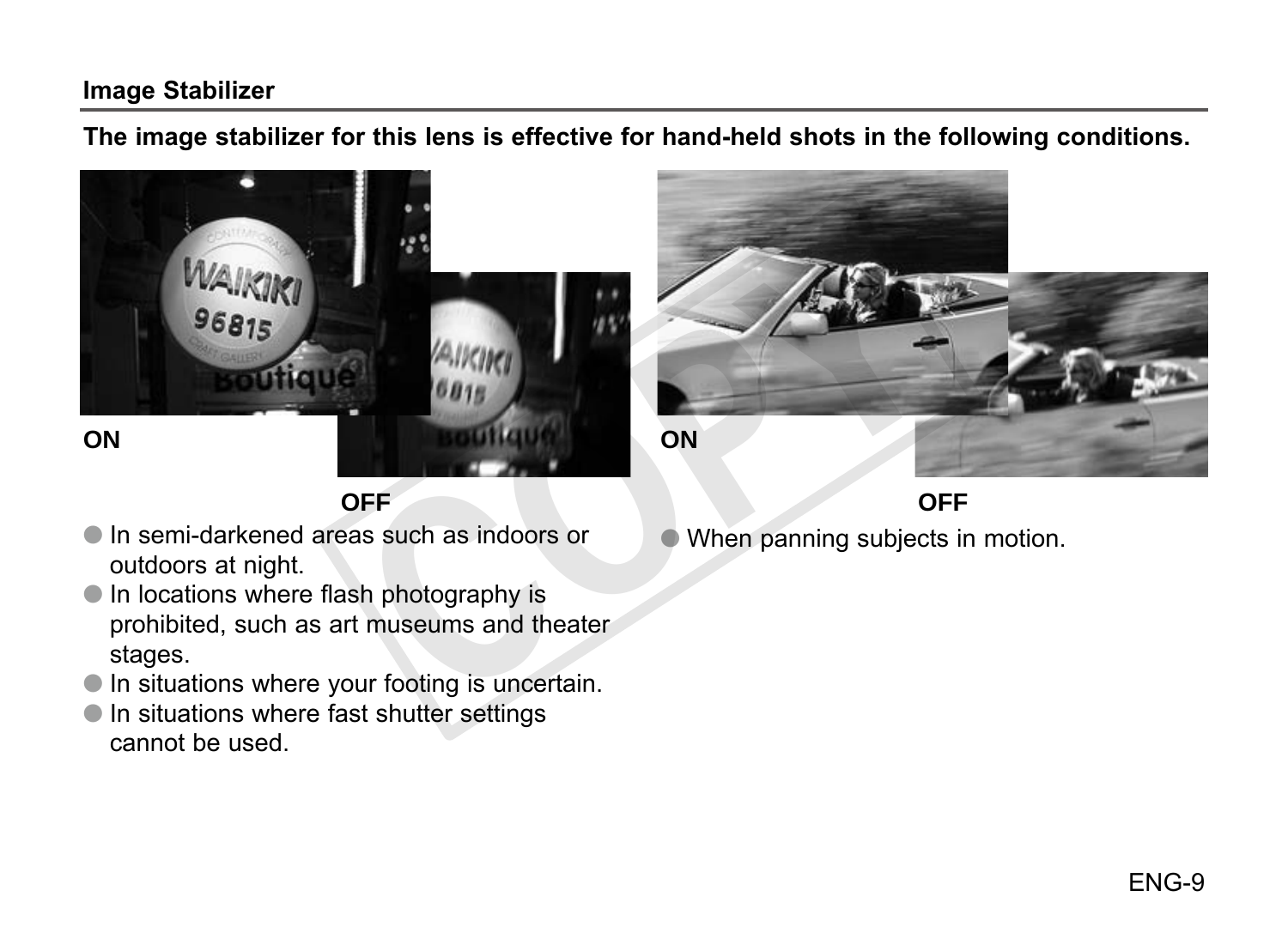## **Filters (sold separately)**

You can attach filters to the filter mounting thread on the front of the lens.

#### $\mathbf \theta$ ● Only one filter may be attached.

- ●● If you need a polarizing filter, use the Canon Circular Polarizing Filter PL-C B (67 mm).
- ●● To adjust the polarizing filter, first remove the lens hood.

## **6 Extension Tubes (Sold Separately) 7**

You can attach extension tube EF12 II for magnified shots. The shooting distance and magnification are shown below.

|                                                                                               |                                                           |                  | magnification are shown below. |                                        |                   |                   |  |
|-----------------------------------------------------------------------------------------------|-----------------------------------------------------------|------------------|--------------------------------|----------------------------------------|-------------------|-------------------|--|
| e attached.<br>ng filter, use the Canon<br>ter PL-C B (67 mm).<br>ng filter, first remove the |                                                           |                  |                                | <b>Focusing Distance</b><br>Range (mm) |                   | Magnification (x) |  |
|                                                                                               |                                                           |                  | Close<br>distance l            | Long<br>distance I                     | Close<br>distance | Long<br>distance  |  |
|                                                                                               | EF12 II                                                   | 10 <sub>mm</sub> | Incompatible                   |                                        |                   |                   |  |
|                                                                                               |                                                           | 18 <sub>mm</sub> | 137                            | 142                                    | 0.87              | 0.70              |  |
|                                                                                               | $\boxed{3}$ MF mode is recommended for accurate focusing. |                  |                                |                                        |                   |                   |  |
|                                                                                               |                                                           |                  |                                |                                        |                   |                   |  |
|                                                                                               |                                                           |                  |                                |                                        |                   |                   |  |
|                                                                                               |                                                           |                  |                                |                                        |                   |                   |  |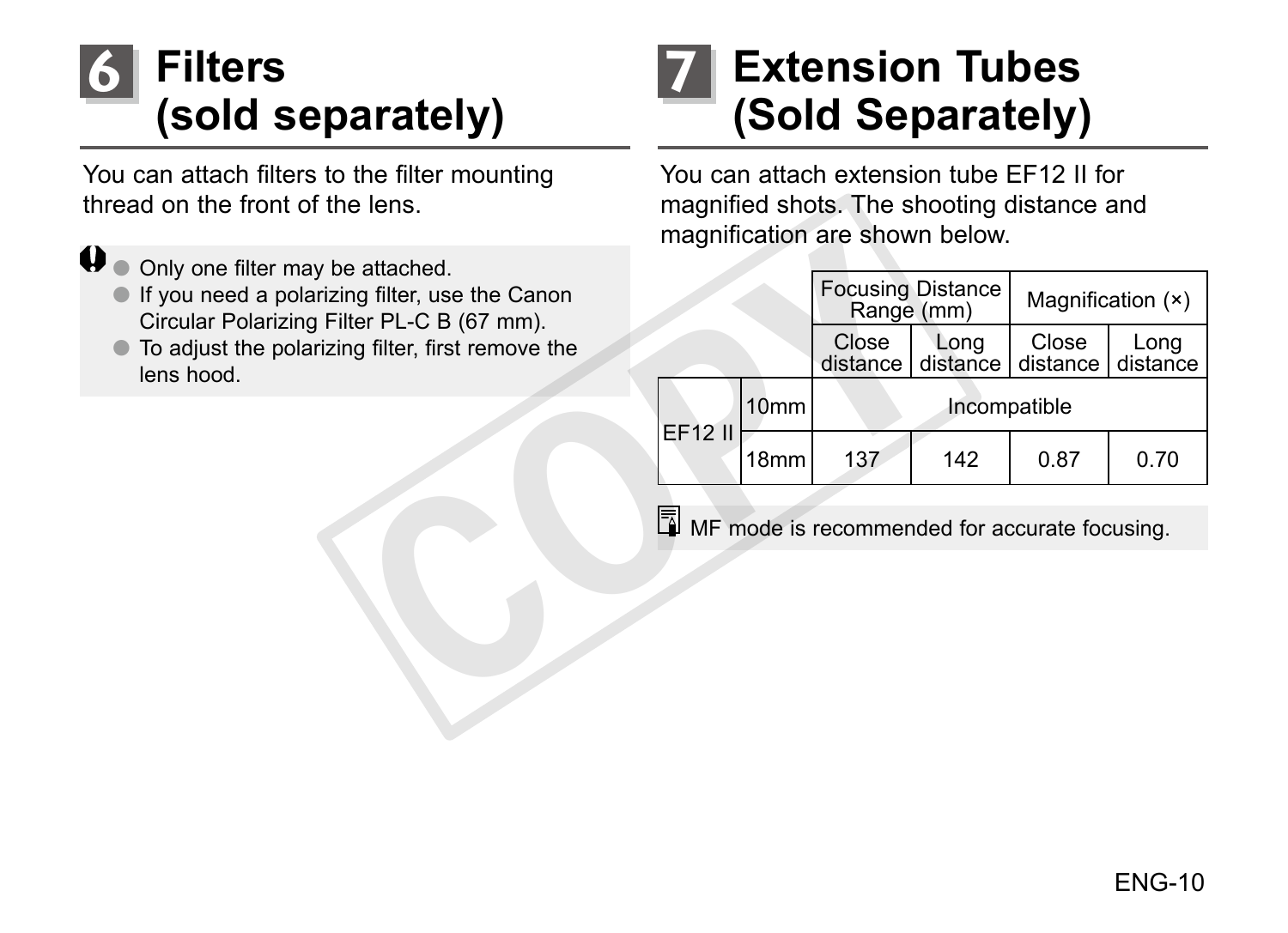## **8 Specifications**

| <b>Focal Length/Aperture</b>                                                                                                                                                                                                                                                                   | 10-18mm f/4.5-5.6                                                                        |  |  |  |  |
|------------------------------------------------------------------------------------------------------------------------------------------------------------------------------------------------------------------------------------------------------------------------------------------------|------------------------------------------------------------------------------------------|--|--|--|--|
| <b>Lens Construction</b>                                                                                                                                                                                                                                                                       | 11 groups, 14 elements                                                                   |  |  |  |  |
| Minimum Aperture                                                                                                                                                                                                                                                                               | $f/22 - 29*$                                                                             |  |  |  |  |
| <b>Angle of View</b>                                                                                                                                                                                                                                                                           | Diagonal: 107°30' - 74°20', Vertical: 74°10' - 45°30', Horizontal: 97°10' - 64°30'       |  |  |  |  |
| <b>Min. Focusing Distance</b>                                                                                                                                                                                                                                                                  | $0.22$ m/0.72 ft.                                                                        |  |  |  |  |
| <b>Max. Magnification</b>                                                                                                                                                                                                                                                                      | $0.15x$ (at 18 mm)                                                                       |  |  |  |  |
| <b>Field of View</b>                                                                                                                                                                                                                                                                           | Approx. 174 x 267 - 101 x 152 mm/6.85 x 10.51 - 3.97 x 5.98 inch<br>(at 0.22 m/0.72 ft.) |  |  |  |  |
| <b>Filter Diameter</b>                                                                                                                                                                                                                                                                         | 67 mm                                                                                    |  |  |  |  |
| Max. Diameter and Length                                                                                                                                                                                                                                                                       | Approx. 74.6 x 72.0 mm/2.93 x 2.83 inch                                                  |  |  |  |  |
| Weight                                                                                                                                                                                                                                                                                         | Approx. 240 g/8.5 oz.                                                                    |  |  |  |  |
| Hood                                                                                                                                                                                                                                                                                           | EW-73C (Sold Separately)                                                                 |  |  |  |  |
| Lens Cap                                                                                                                                                                                                                                                                                       | $E-67$ II                                                                                |  |  |  |  |
| Case                                                                                                                                                                                                                                                                                           | LP1116 (Sold Separately)                                                                 |  |  |  |  |
| * Applies to 1/3-stop increments. With 1/2-stop increments, it will be f/22-27.                                                                                                                                                                                                                |                                                                                          |  |  |  |  |
| Equivalent to 16-29 mm in the 35mm film format.<br>$\bullet$<br>The lens length is measured from the mount surface to the front end of the lens. Add 24.2 mm when including the<br>$\bullet$<br>lens cap and dust cap.<br>The size and weight listed are for the lens only except as indicated |                                                                                          |  |  |  |  |
|                                                                                                                                                                                                                                                                                                |                                                                                          |  |  |  |  |

- Equivalent to 16-29 mm in the 35mm film format.
- ●● The lens length is measured from the mount surface to the front end of the lens. Add 24.2 mm when including the lens cap and dust cap.
- ●● The size and weight listed are for the lens only, except as indicated.
- ●● Extenders cannot be used with this lens. In addition, there are no close-up lenses designed for use with this lens.
- Aperture settings are specified on the camera. The camera automatically compensates for variations in the aperture setting when the camera is zoomed in or out.
- All data listed is measured according to Canon standards.
- Product specifications and appearance are subject to change without notice.